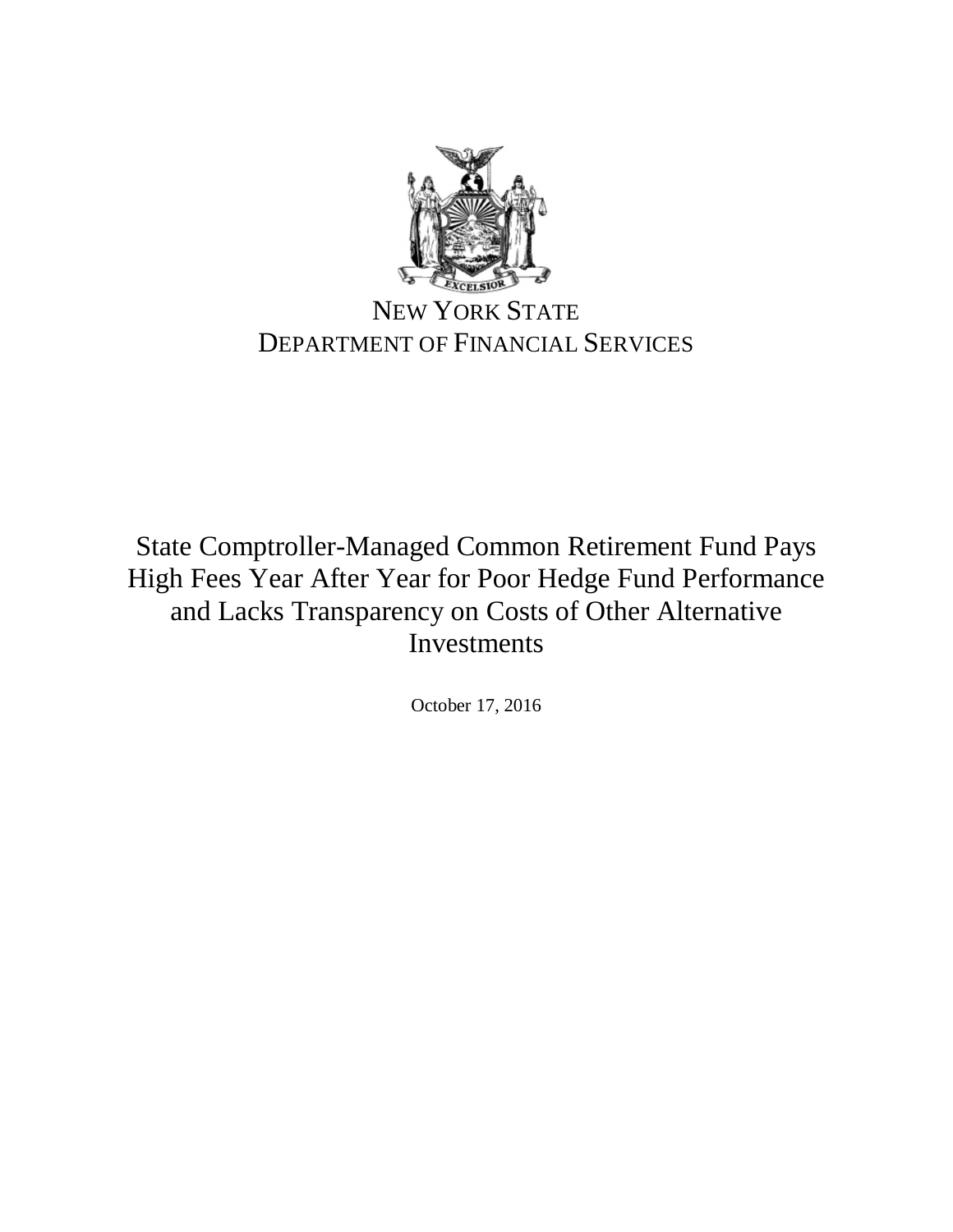#### **INTRODUCTION**

The Superintendent of the Department of Financial Services ( $\delta$ DFS $\ddot{o}$ ) supervises New York State & actuarially funded public retirement systems. N.Y. Retire. & Soc. Sec. Law §§ 15, 315. As the regulator of these public retirement systems, the Superintendent has the authority to review the work of the systems  $\phi$  trustees and managers, makes inquiries concerning the systems  $\phi$ condition, and can promulgate regulations concerning their operations.<sup>1</sup>

As part of its oversight authority, DFS has reviewed the investment activities of the Common Retirement Fund ( $\tilde{o}$ CRF $\tilde{o}$ ), the investment arm of two state pension systems, the New York State and Local Employeesø Retirement System ( $\delta$ NYSERS $\ddot{o}$ ) and the New York State and Local Police and Fire Retirement System ( $\delta NYSPFRS\ddot{o}$  and collectively with NYSERS, the  $\tilde{\text{S}}$ tate pension system or  $\tilde{\text{S}}$ ystemo). The New York State Comptroller ( $\tilde{\text{O}}$ Comptrollero) runs both benefit and investment operations for these systems. Unlike other pension systems, the Comptroller is the sole trustee of the System with complete authority and responsibility for its operations and investments. While there are various part-time volunteers serving on advisory boards, there is no legally mandated Board of Trustees to provide direction to the Comptroller, the New York State Office of the State Comptroller ( $\delta$ OSC $\ddot{\text{o}}$ ), or the State pension system itself.

This report assesses the investment activities set forth in the Comprehensive Annual Financial Reports of the State pension system for fiscal years ending March 31, 2009 through March 31, 2016.<sup>2</sup> In particular, for this report, DFS has reviewed the place of hedge funds and private equity in the state  $\alpha$  pension portfolio.

In summary, as discussed in more detail below, as state pension fund managers around the country have cut or eliminated exposure to overpriced and underperforming alternative investments, under the Comptroller twatch the State pension system has spent large amounts of pension system funds chasing returns and performance that has fallen far short for years. Specifically, over the past eight years, the System has paid over \$1 billion in excess fees to hedge fund managers who underperformed to the tune of \$2.8 billion. Just last week, in fact, the Comptroller to Office admitted that hedge fund compensation has been excessive and unfair to

<sup>&</sup>lt;sup>1</sup> The Superintendent also has the power to conduct examinations of public retirement systems. N.Y. Ins. Law § 310-12 and § 314; N.Y. Insurance Regulation No. 85, 11 N.Y.C.R.R. § 136. DFS will soon commence an examination of NYSERS and NYSPFRS for the five-year period from April 1, 2011 through March 31, 2016, and will also commence examinations of other pension systems over which it has authority.

<sup>2</sup> http://www.osc.state.ny.us/retire/about\_us/financial\_statements\_index.php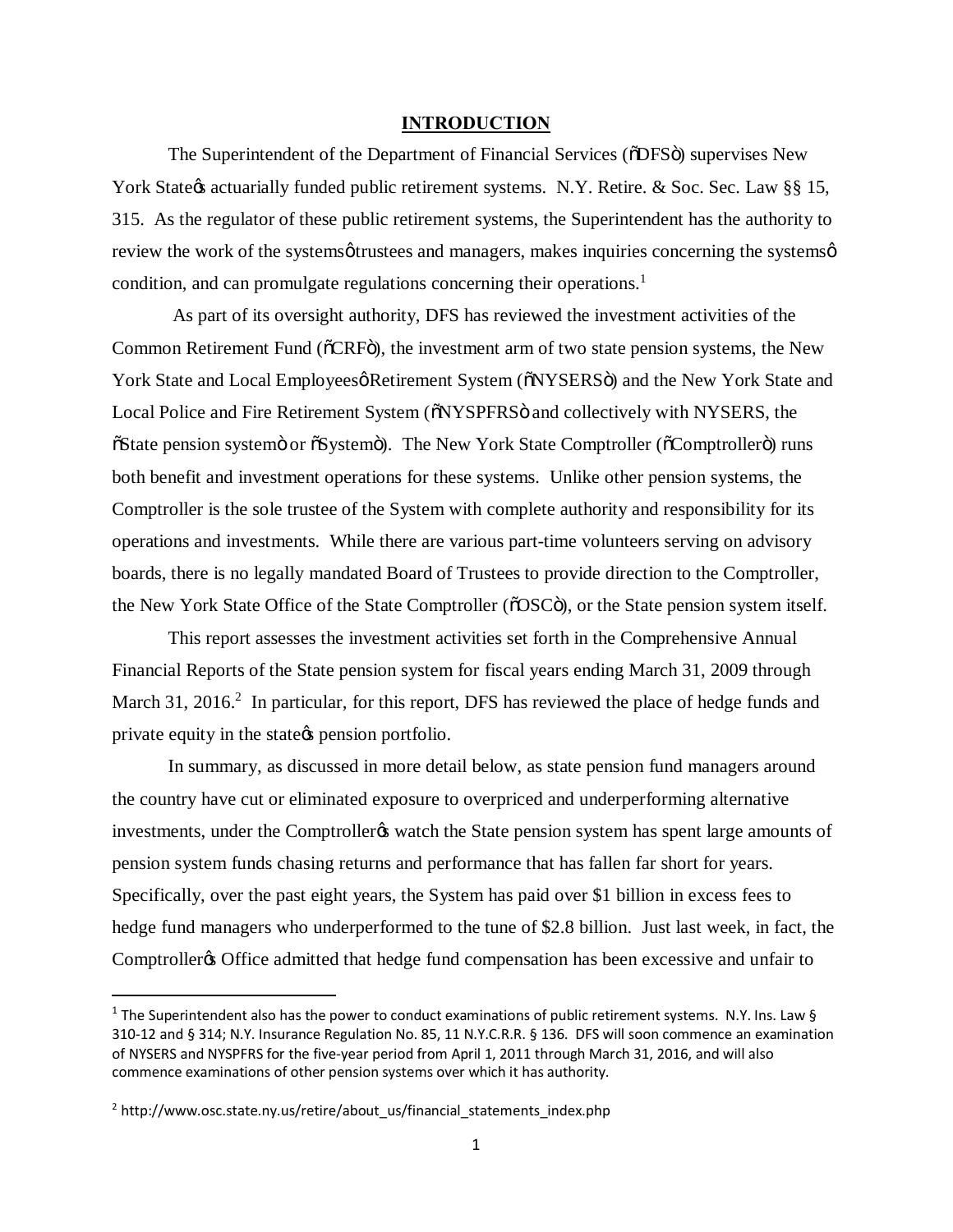pension fund beneficiaries. And while it now appears that the Comptroller's Office may be seeking to limit hedge fund fees, this is too little too late. In addition, the Comptroller pension investments in private equity should provide more transparency in the entire sector on fees and expenses. As to both areas, for years the State Comptroller has been frozen in place, letting outside managers rake in millions of dollars in fees regardless of hedge fund performance, and tolerating large private equity fees and expenses without obtaining necessary transparency.

## **I. HEDGE FUNDS – OSC IS STICKING WITH A BAD IDEA**

Outside experts have long warned that so-called õactiveö management ó with its higher fees 6 is likely to underperform low-cost diversified index investing. It is well established that while there are no guarantees on expected returns, minimizing costs is a key factor in achieving returns. Hedge funds thus start with two strikes against them: a significant risk of long-run underperformance for delivering excess returns, and the highest fees and expenses among the many actively-managed investment options. The end result is that the State pension system paid way too much and has given pensioners nothing except lagging returns. The Comptroller is responsible for protecting the State pension system from overpaying dozens of outside managers charging many millions in excess fees.

### **A. OSC Is Paying Excessive Hedge Fund Fees**

Specifically, in the past fiscal year (ending March 31, 2016), the State pension system paid over \$150 million in fees to hedge fund managers (termed  $\delta$ Absolute Return Strategyö), for managing \$8.0 billion in assets, or approximately 4.5% of the assets of the System.<sup>3</sup> This \$150 million in fees represents a 1.87% fee on State pension system assets under management by hedge funds. *In fact, over the past 8 years, \$1 billion has been paid by the State pension system to hedge fund managers – and the results plainly do not justify this extravagant amount.* 

 <sup>3</sup> New York State and Local Retirement System, *2016 Comprehensive Annual Financial Report* (For Fiscal Year Ended March 31, 2016) ("2016 CAFR") at 91, 101, 116-117.

http://www.osc.state.ny.us/retire/word\_and\_pdf\_documents/publications/cafr/cafr\_16.pdf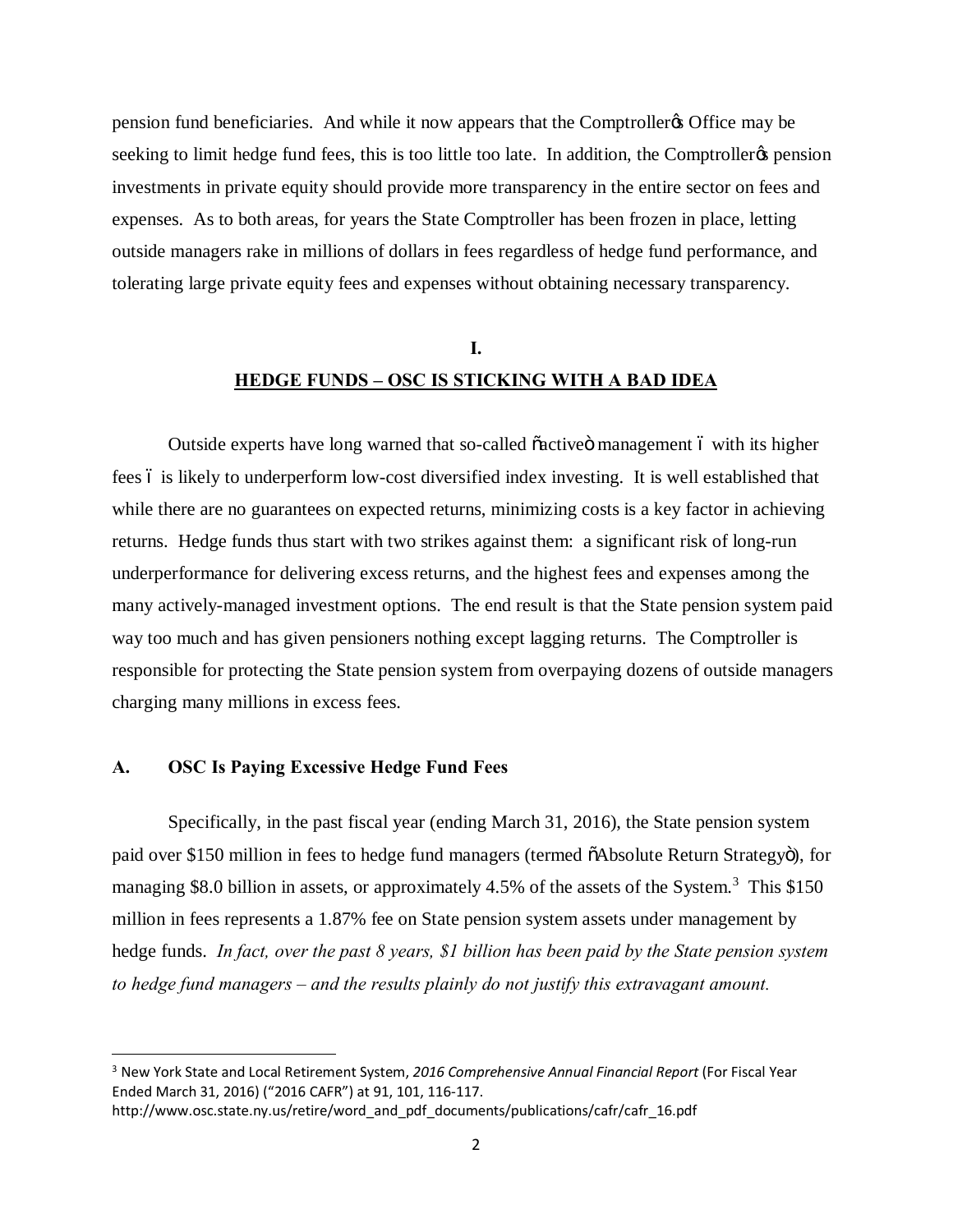By contrast, the System paid \$59.2 million in fees and commissions in the past fiscal year for the substantially greater \$61.5 billion invested in domestic equities, representing 34.5% of the assets of the System. This \$59.2 million represented 0.096%, a less than  $1/10<sup>th</sup>$  of 1% fee on assets under management.<sup>4</sup> In other words, the fees paid to hedge fund managers were wholly lopsided when considering fees paid for other assets under management.

Indeed, had the hedge fund managers pservices cost the CRF the same as that paid for domestic equities, the bill would have been just \$7.7 million 6 a savings to taxpayers of \$142 million for one year. And, if the domestic equity portfolio had the same costs as the hedge funds, the bill would have been a whopping \$1.15 billion in 2016 alone. The numbers indicate that in this case a dramatically better return was obtained at a 95% discount. Domestic equities have 7.7 times greater assets, but hedge funds cost 2.5 times more. *When one combines both factors, the result is that the State pension system has been paying 19½ times more for hedge fund management than domestic equities.* In short, the Comptroller & Office authorized extraordinary fees paid to hedge fund managers when those investments significantly underperformed investments costing substantially less.

### **B. Hedge Fund Profit Sharing Creates a Risk of Excessive Risk Taking**

The standard hedge fund compensation model includes profit sharing with managers that may harm the State pension system. Profit sharing 6 that is, agreeing to pay a larger fee for a high return 6 may incentivize some hedge fund managers to take excessive risks in order to reap high rewards, with the pension system shouldering the additional risk. The standard profit sharing levels 6 typically 20% for individual investors, and frequently at least 10% or 15% for institutional investors 6 make profits extraordinarily valuable to the hedge fund manager while encouraging excessive risk taking by some. Taking extraordinary risk will be rewarded excessively if it leads to profits, but extraordinary losses are punished only by eventual termination, and the hedge fund manager does not share in the losses borne by the pension fund and is still assured of an above-market fee scale based on assets until terminated (typically 2% compared to less than 1% for ordinary active funds, and substantially less for passive exposure to a broad market index such as the Russell 3000).

 <sup>4</sup> 2016 CAFR at 91, 102-104.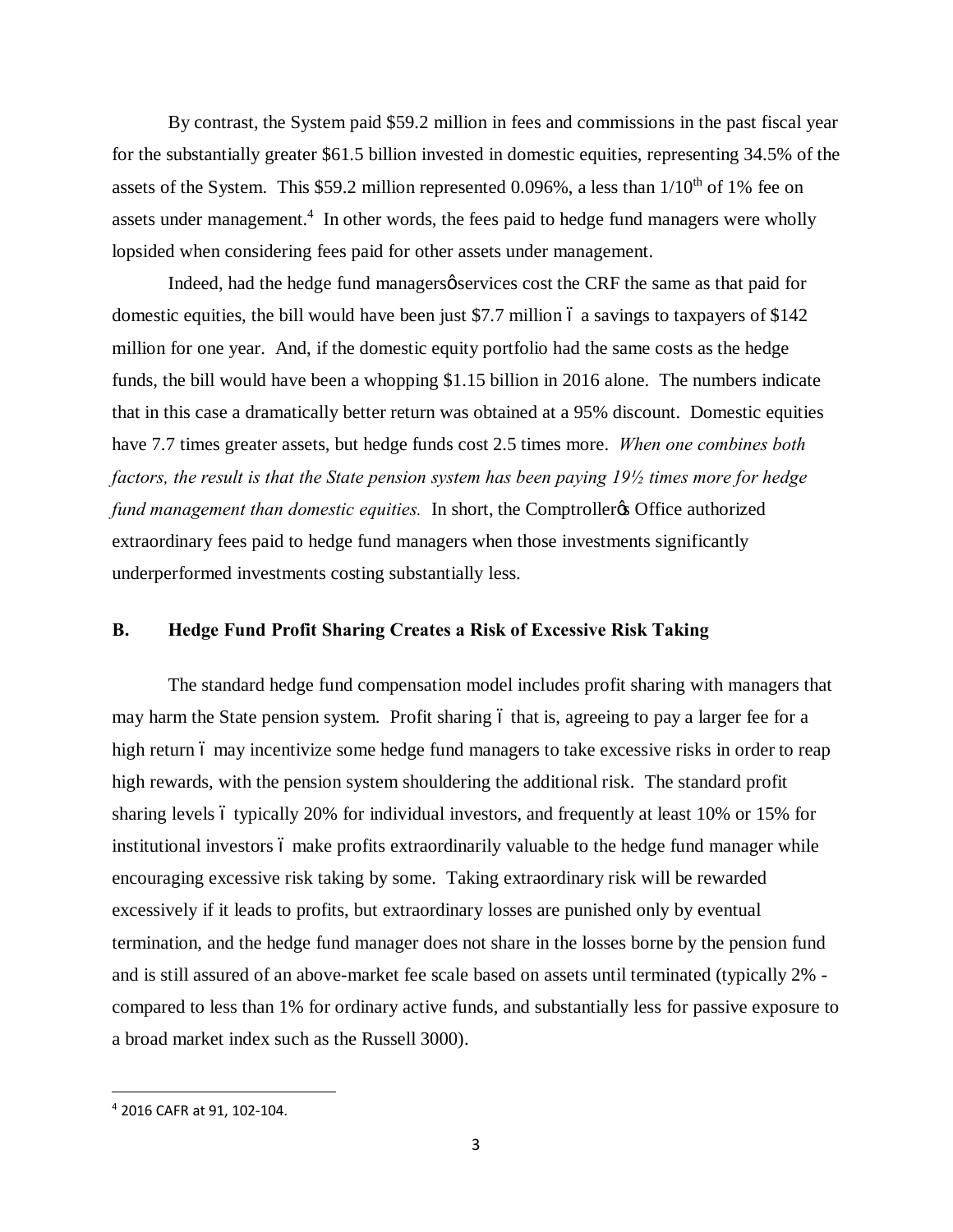Considering the range of results across the hedge fund asset class, profit sharing compensation creates a risk where the system-selected managers with the worst performance may have the greatest incentive to gamble. Once a fund  $\alpha$  performance lags market returns, the incentive to gamble is even greater as certain managers are doubly incentivized to not only hit profit sharing goals but also to avoid an otherwise likely termination from simply following sound 6 albeit in particular instances unsuccessful 6 principles of investment risk management. Looking across an entire group of mangers, it is easy to see that the likely losses from the bad managers taking high risks will exceed any above-market returns from successful but appropriately risk-controlling managers.

If profit sharing is a one-way incentive to increase risk, and to double down after every loss, the hedge fund asset class will be a risky underperformer. There is a hidden risk of outsize losses spiraling out of control unless the System $\alpha$  manager, here the OSC, deploys adequate resources to the monitoring of hedge fund managers. Moreover, simply threatening termination for underperformance amplifies rather than reduces the hazard of doubling down on risk. Underperforming managers cannot be given the opportunity to gamble with employee retirement funds and then call on taxpayers to make up the losses.

At the very least, this search for outsized returns requires the OSC to monitor outside managers with intensive focus on immediate risk detection and control. Plunging into alternative investments without first ensuring adequate staff was in place set up the System for a future crisis, which has already materialized over the past eight years to the tune of billions of dollars.

The eight straight years of underperformance have cost the System an extra \$1 billion in excess fees, while delivering a performance shortfall of \$2.8 billion compared simply to the 5.4% return on the System is other equity investments.

### **C. Hedge Fund Underperformed Other Equity Investments By \$2.8 Billion**

Over the last decade, the returns of hedge funds have been uniformly subpar at the State pension system. The annualized rate of return at the State pension system for the Absolute Return Strategy (hedge funds) in the 5 and 10 years ending March 31, 2016 has been 3.69% and 3.23% per year, respectively. These returns lag the System is overall 5 and 10 year returns of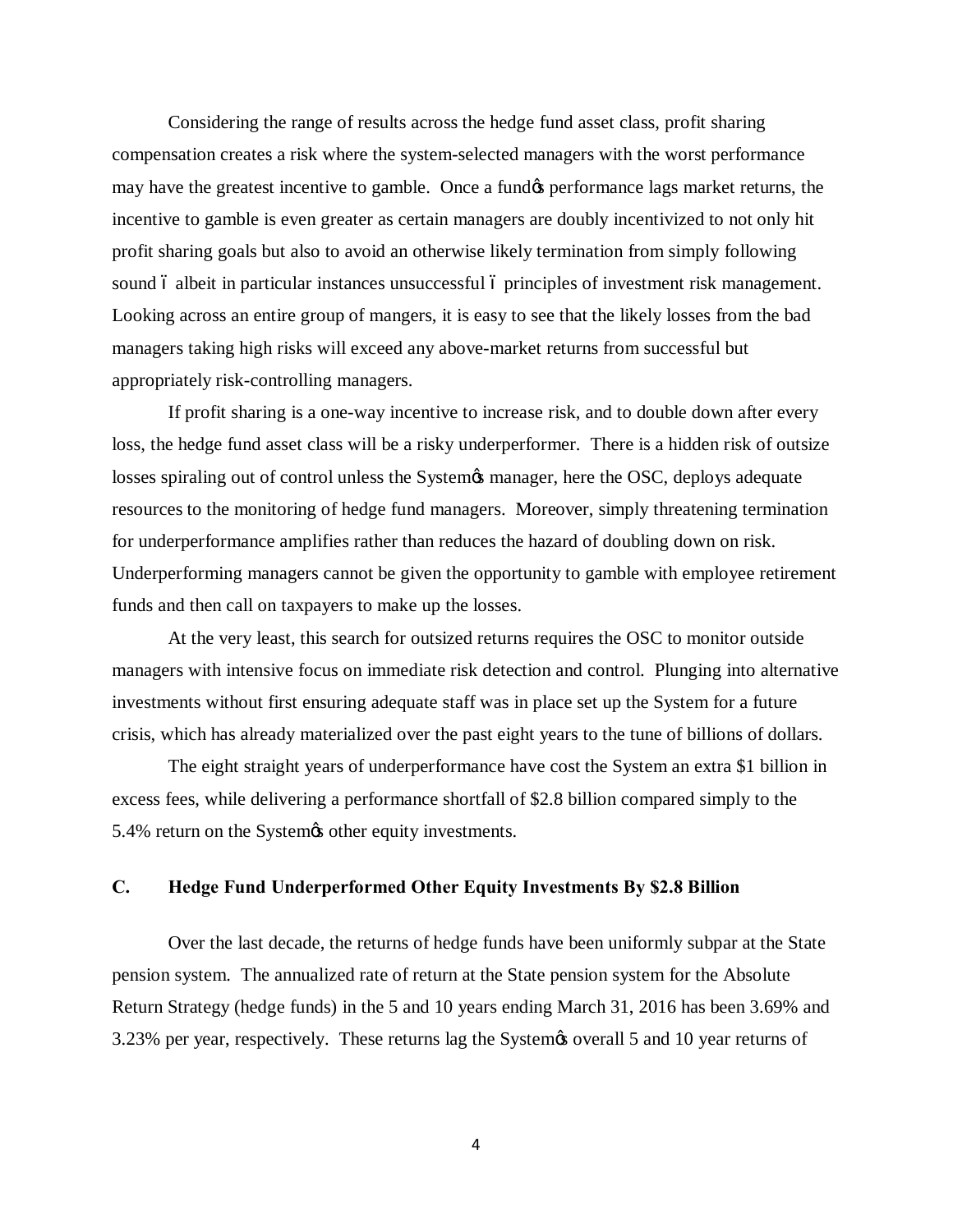7.25% and 5.69%. Hedge funds are the worst of the six asset allocation areas with a 10-year record, and stay ahead of last place over 5 years by less than ½ of 1%. 5

In comparing the 10-year 5.38% return for the Global Equity<sup>6</sup> category with the hedge fund 3.23% return, the bulk of the hedge fund underperformance is due to the higher fees. *The State pension system simply gave away tens or even hundreds of millions of dollars in fees every year for 10 years to hedge fund managers, and received no value in return.* 

Over the most recent 5 years, the story is even worse as the gap in performance is well in excess of the fees paid. Global Equity returned 8.03% while the Absolute Return Strategy returned only 3.69%. The State pension system paid a premium price for significantly subpar performance. The OSC has failed to reduce this exposure, and instead has continued to employ outside managers at high fees to invest in underperforming hedge funds. As a result, outside managers chosen by the OSC continue to reap massive rewards for strategies that have not earned appropriate returns for the State pension system.

When first created in the mid- $20<sup>th</sup>$  century, hedge funds were vehicles that used carefully developed techniques to spot market imperfections and mis-valuations, allowing small and nimble funds to arbitrage opportunities. As these analytical tools and techniques proved successful, and became widely known and copied, the market-beating returns were whittled away by the increased amount of money chasing the same opportunities.<sup>7</sup> That initial track record, based on a very small amount of money operating under the radar and without industrywide competition, may have been exemplary. But as a mass-market vehicle, hedge fund strategies became a  $\tilde{\text{c}}$  crowded trade. $\ddot{\text{o}}$  The Comptroller came too late for the market-beating outperformance but just in time to select overpriced and underperforming vehicles for the State pension system. Having made this asset allocation, there was ample evidence during and after the recent financial crisis that the experiment was hurting the System, but the Comptroller simply continued the bad bet for years. As a result, the State pension system managed by the

 <sup>5</sup> 2016 CAFR p.90 (not including short term investment category, which is primarily a cash management mechanism and yielded 0.46% and 1.54% annualized, over 5 and 10 years).

 $6$  The "Global Equities" category combines both the domestic and international equity holdings.

<sup>7</sup> Simon Lack, *The Hedge Fund Mirage: The Illusion of Big Money and Why It's Too Good To Be True*, CFA Institute http://www.cfapubs.org/doi/pdf/10.2469/cp.v29.n4.4 (Dec. 2012) ("the hedge fund industry provided higher returns when it was smaller.... 2012 is the  $10^{th}$  consecutive year that an investor in a 60[% stock]/40[% bond] portfolio will outperform hedge funds and save the 2 and 20 management fee…. What happened? In my opinion, it is completely a function of size, although it will never be known unequivocally.")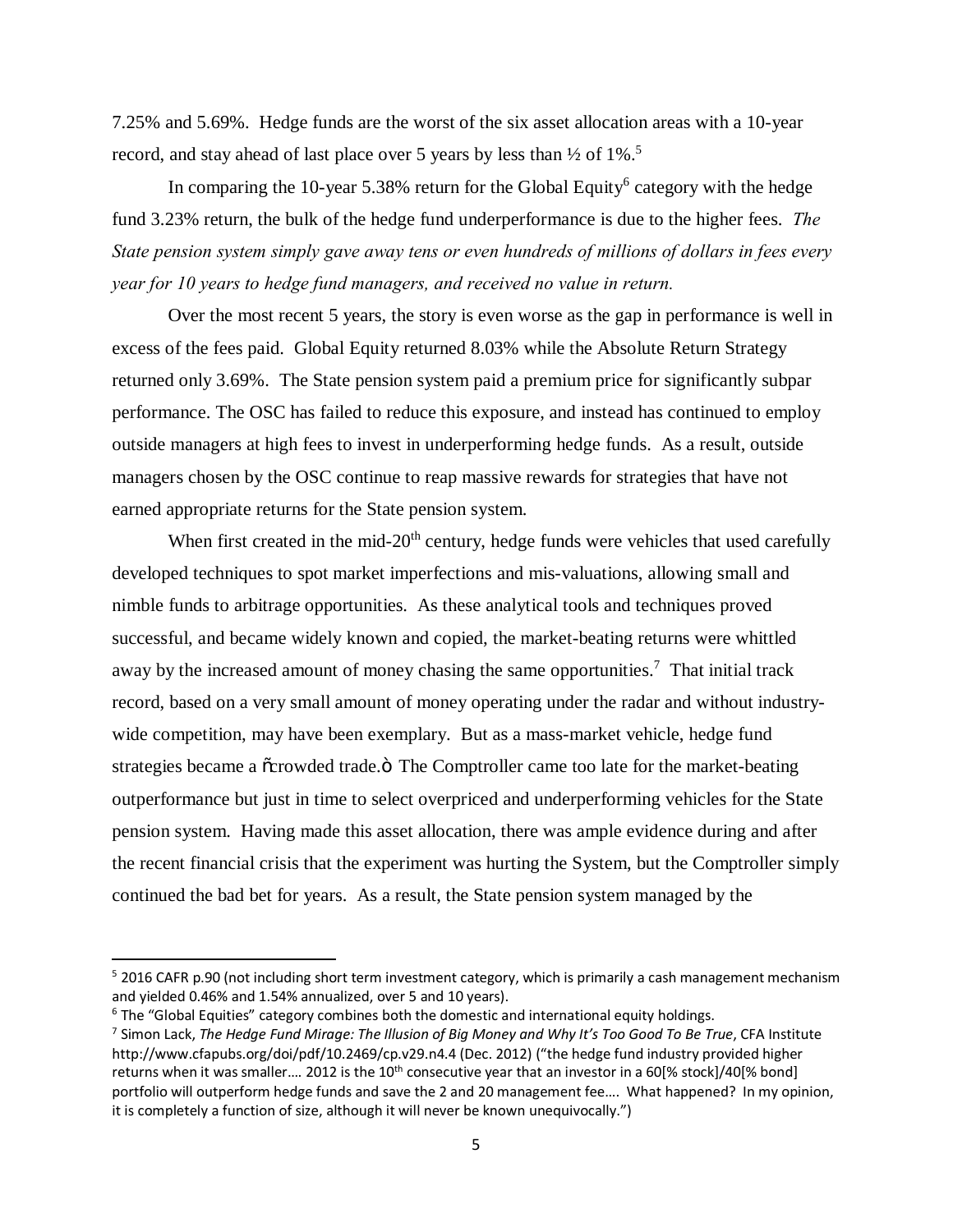Comptroller has continued to pay high fees while experiencing an eight-year losing streak of lagging returns.<sup>8</sup>

Having seen three straight years of massive underperformance in 2009, 2010 and 2011, when the System & Absolute Return Strategy underperformed the Global Equity investments by at least 10 percentage points each year, the State Comptroller failed to reassess an obviously failing hedge fund strategy. In fiscal 2011, the Global Equity return of 16.24% was more than 2½ times that of the 5.99% return from hedge funds. Nevertheless, in the course of the next five years, the Comptroller to blind devotion to the strategy continued, and Absolute Return assets increased every year while returns lagged: starting at \$4.5 billion in March 2011 and ending at \$8 billion in March 2016. In yet another 10 percentage point underperformance year 6 2014 6 Global Equity returned double what hedge funds returned. This over \$620 million in hedge fund underperformance turns into an \$860 million loss to the System in fiscal 2014 alone when excess fees are also taken into account. In fact, in every one of those years Absolute Return performance continued to lag even as System assets were poured in 6 and has now reached an eight-year streak of underperformance. At the same time, the OSC has committed the System to paying substantially higher fees.

As the chart below shows, the combination of high fees and underperformance have cost the State pension system at least \$3.8 billion over the prior eight years, in fees and foregone profits.

 <sup>8</sup> Simon Lack, *The Hedge Fund Mirage* ("In the early years, some sort of equality or fair split of the returns between investment managers and their clients existed, but by 2004, managers began to take a much larger piece of the return pie…. Hedge funds have taken 84% of net real investor profits since 1998. Funds of funds have taken 14%, and only 2% has gone to investors.")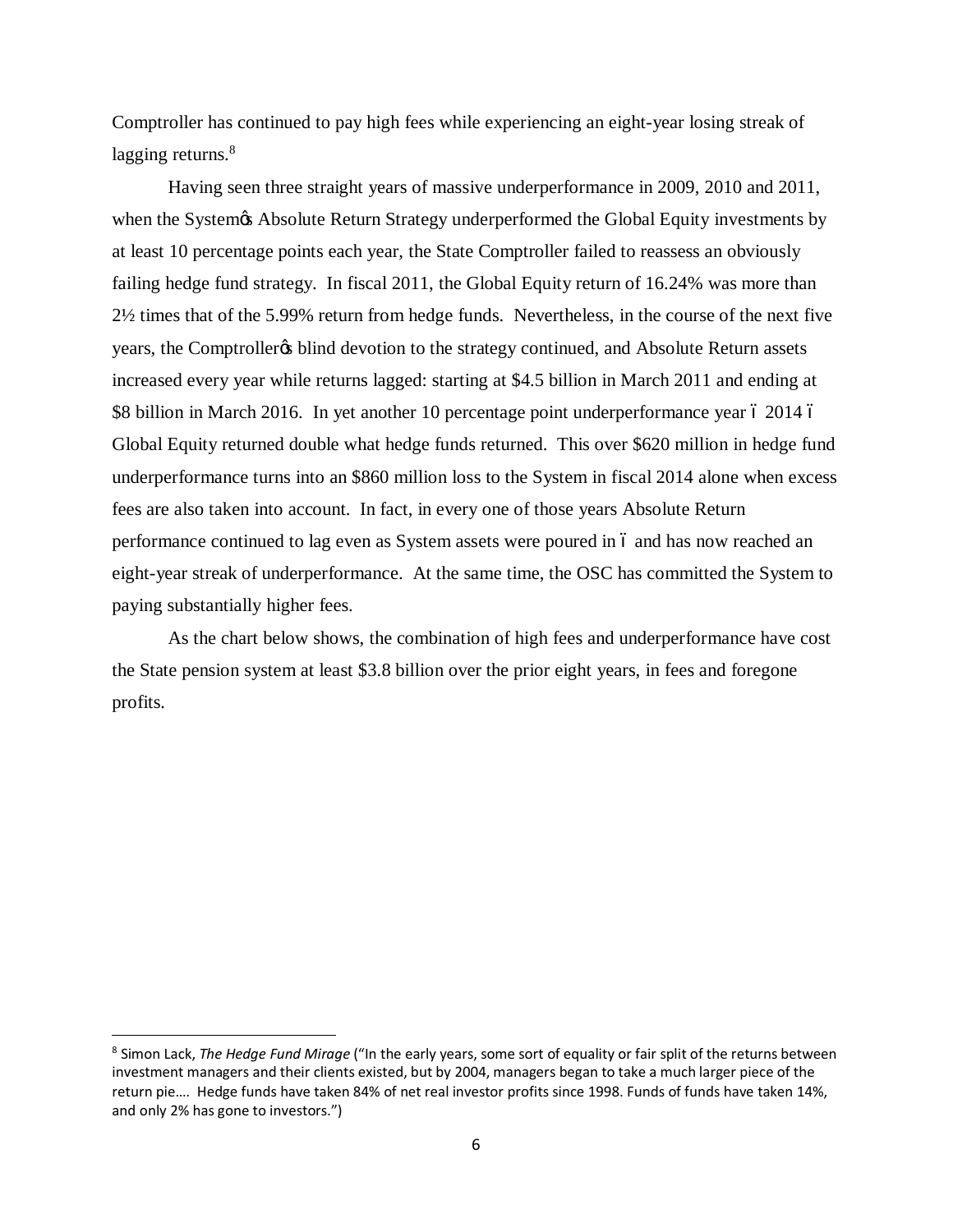| Persistent Hedge Fund Underperformance Cost the System \$1 billion in Excess Fees and \$2.8 billion in Missed Gains |                   |               |               |               |               |               |               |               |                            |
|---------------------------------------------------------------------------------------------------------------------|-------------------|---------------|---------------|---------------|---------------|---------------|---------------|---------------|----------------------------|
|                                                                                                                     | 2009 <sup>9</sup> | 2010          | 2011          | 2012          | 2013          | 2014          | 2015          | 2016          | 2009-2016<br>Total \$ Cost |
| Absolute Return %<br>return                                                                                         | $-18.89%$         | 14.95%        | 5.99%         | $-2.36%$      | 7.95%         | 9.85%         | 5.87%         | $-4.78%$      |                            |
| Global Equities %<br>return                                                                                         | $-7.12%$          | 26.59%        | 16.24%        | 3.17%         | 13.12%        | 20.02%        | 8.16%         | $-2.86%$      |                            |
| Absolute Return<br>under-performance<br>(versus Global<br>Equities)                                                 | $-11.77%$         | $-11.64%$     | $-10.25%$     | $-5.53%$      | $-5.17%$      | $-10.17%$     | $-2.29%$      | $-1.92%$      |                            |
| Cost of Absolute<br>Return Under-<br>performance (versus<br>Global Equities)                                        | \$626,909,938     | \$277,120,340 | \$391,297,645 | \$248,659,270 | \$267,067,310 | \$622,881,380 | \$169,599,988 | \$161,065,075 | \$2,764,600,946            |
| Cost of Absolute<br><b>Return Excess Fees</b><br>(Versus Domestic<br>Equity asset class<br>fees)                    | \$42,154,274      | \$44,862,653  | \$119,533,861 | \$107,234,559 | \$159,235,386 | \$240,090,203 | \$219,581,310 | \$142,461,961 | \$1,075,154,208            |
| Total Cost of<br>Absolute Return<br>Strategy (excess fees<br>plus under-<br>performance)                            | \$669,064,211     | \$321,982,993 | \$510,831,506 | \$355,893,829 | \$426,302,697 | \$862,971,583 | \$389,181,297 | \$303,527,037 | \$3,839,755,153            |

 <sup>9</sup> Fiscal year annualized returns. Data used for calculations derived from 2009 through 2016 CAFRs.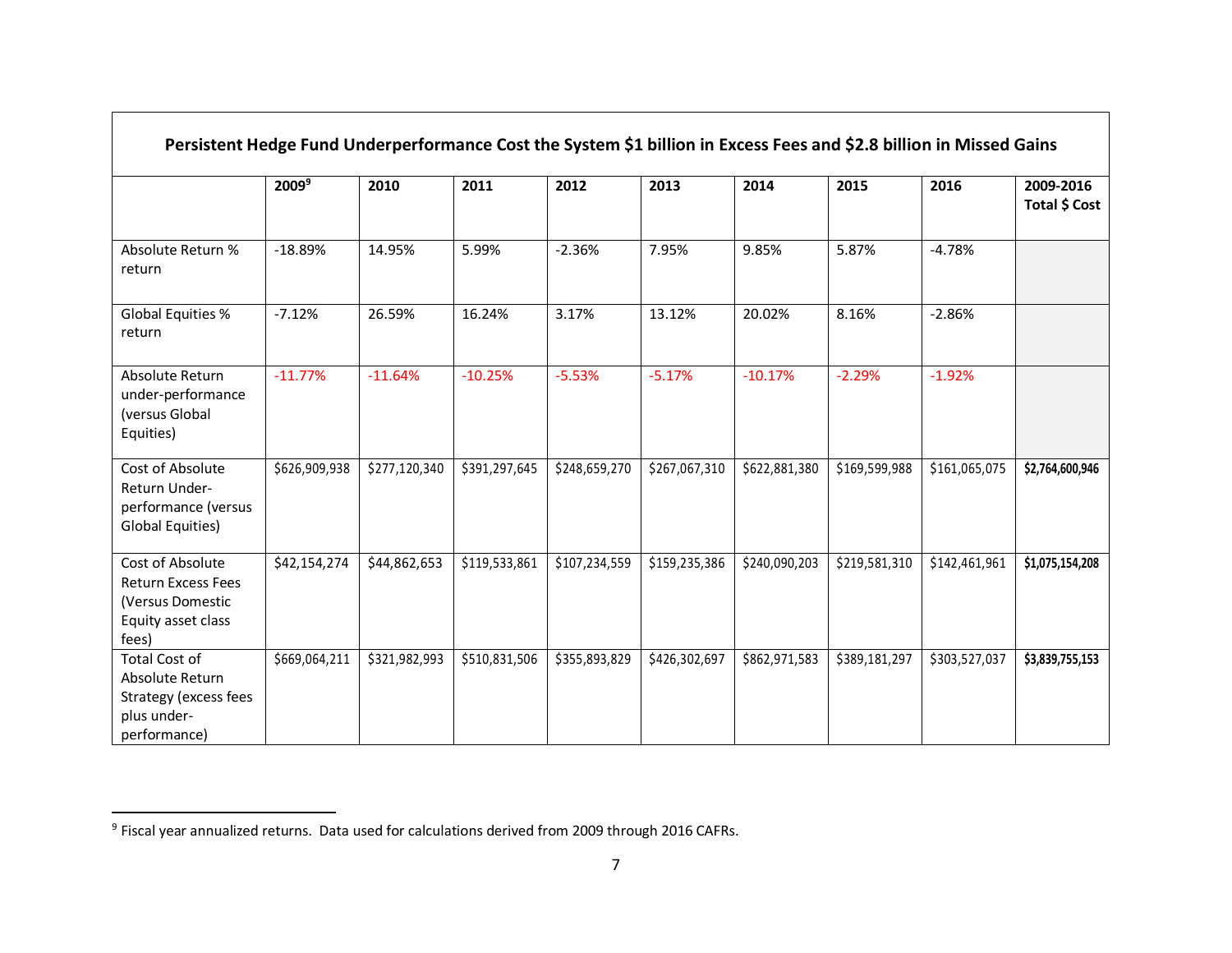### **D. State Comptroller Fails To Reconsider His Bad Bet As Other Pension Systems Take Action and Leading Experts Warn Against Hedge Funds**

Long before today, many public pension managers have appropriately re-evaluated investment strategies in light of actual results. Reducing exposure to high cost investment managers, and reducing the fees and costs charged for alternative investment strategies, are savings that any prudent fiduciary would be expected to pursue.

In fact, many public pension systems have taken significant steps to eliminate or reduce their hedge fund exposure, including in California, Illinois, and New Jersey.<sup>10</sup> Other systems have sought to develop paths for investing that significantly reduce their fees.<sup>11</sup> In addition, over 18 months ago, the New York City Comptroller publicly disclosed an internal analysis of the fees and returns on the investments that the five City pension systems had outsourced to Wall Street money managers. The analysis found that  $\delta$ high fees and failures to hit performance objectives have cost the pension system some \$2.5 billion in lost value over the past decade. $\ddot{\mathrm{o}}^{12}$ Following up on this analysis, the New York City Comptroller & Office has indicated that it is in the process of developing a strategy to address overpayment for underperformance. In April 2016, the Board of Trustees of the New York City Employees & Retirement System voted to exit

<sup>11</sup> *HEDGE FUNDS MAKE LAST PLACE AT \$61 BILLION MASSACHUSETTS PENSION,*

 <sup>10</sup> *NYCERS PULLS THE PLUG ON HEDGE FUNDS*, http://www.pionline.com/article/20160418/PRINT/304189975/nycerspulls-the-plug-on-hedge-funds (Apr. 18, 2016)("CalPERS announced in September 2014 that it would eliminate its \$4 billion hedge fund program, citing complexity, cost and scale.… As of Dec. 31, 2015, the \$290.7 billion California Public Employees' Retirement System, Sacramento, held only \$463 million in hedge fund investments."; "The Illinois State Board of Investment announced in February it would lower its hedge fund allocation target to 3% from the current 10%."). *NEW JERSEY SLASHES HEDGE FUND PORTFOLIO IN ASSET CLASS OVERHAUL*,

http://www.pionline.com/article/20160803/ONLINE/160809949/new-jersey-slashes-hedge-fund-portfolio-inasset-class-overhaul (Aug. 3, 2016) ("Reducing the overall hedge fund target allocation to 6% of total plan assets for the current fiscal year, which started July 1, from 12.5% in the last fiscal year … The division predicted that the revised hedge fund strategy would save \$127 million per year…."); *R.I. PENSION SYSTEM TO DROP MORE THAN HALF OF ITS HEDGE-FUND INVESTMENTS* http://www.providencejournal.com/news/20160928/ri-pension-system-to-drop-morethan-half-of-its-hedge-fund-investments ("Rhode Island will jettison more than half of the state pension system's \$1.1 billion in hedge fund investments…. In the last three years, Rhode Island has paid more in fees to its hedge funds than they have produced in investment returns, according to the treasury. "There is something that is broken here in the fee structure," [R.I. General Treasurer] Magaziner said.")

http://www.bloomberg.com/news/articles/2016-08-09/hedge-funds-make-last-place-at-61-billion-massachusettspension (Aug. 9, 2016) ("Massachusetts hasn't reduced its roughly 10 percent allocation to hedge funds… [but invested] through managed accounts rather than co-mingled accounts. The strategy has resulted in fee discounts of 40 to 50 percent…").

<sup>12</sup> http://comptroller.nyc.gov/newsroom/comptroller-stringer-billions-in-pension-fund-fees-paid-to-wall-streethave-failed-to-provide-value-to-taxpayers/ (Apr. 9, 2015). http://comptroller.nyc.gov/wpcontent/uploads/documents/BAM\_Report\_Impact\_of\_Management\_Fees.pdf (Apr. 9, 2015).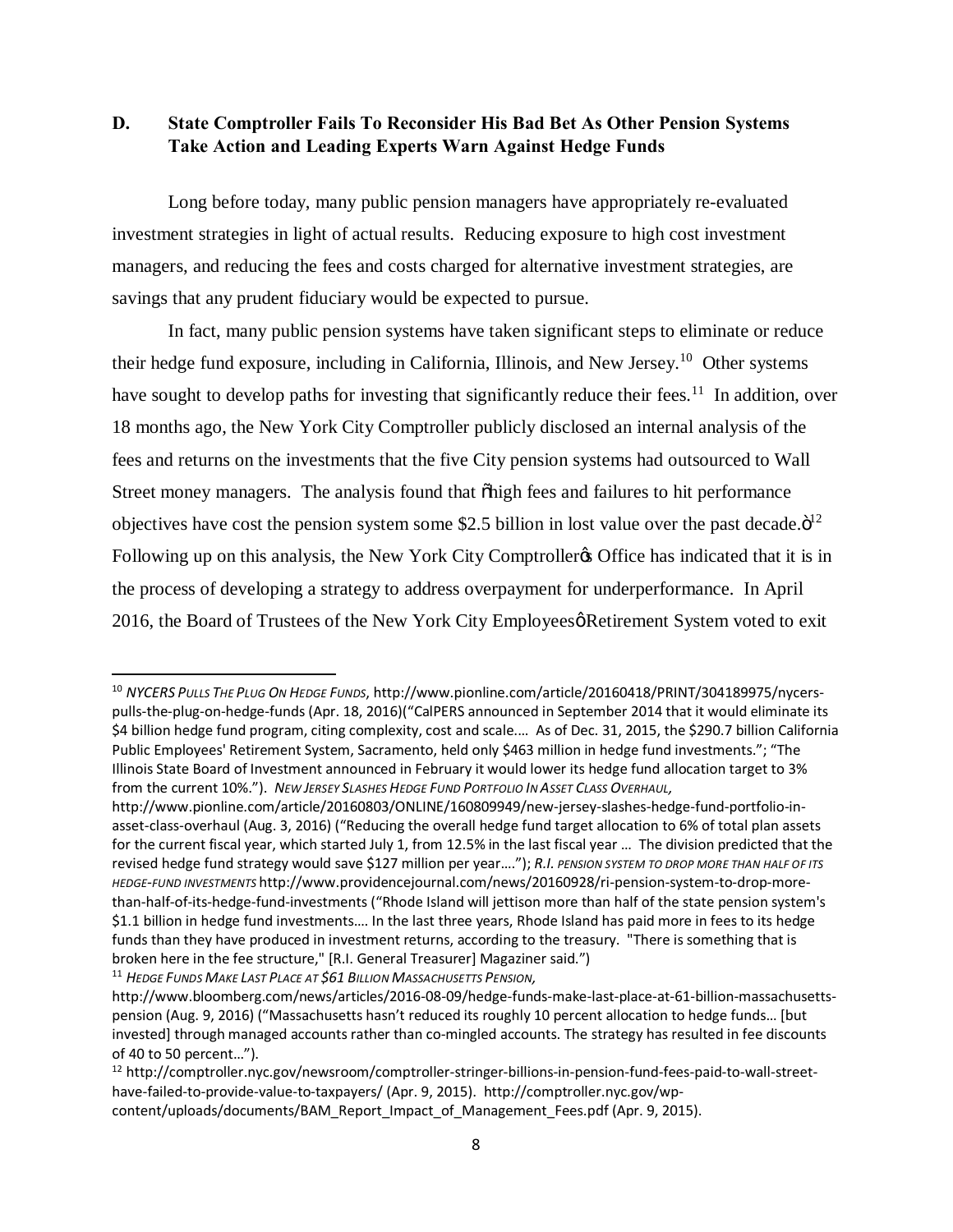its \$1.5 billion hedge fund portfolio. $^{13}$ 

At the same time, notable investing experts have drawn attention to the mistakes pension systems make in chasing expensive and unrealistic returns from investments such as hedge funds. For example:

Warren Buffett, the billionaire chairman of Berkshire Hathaway Inc., said large investors should be frustrated with fees they are paying hedge fund managers who fail to match the returns of index funds. There the been far, far, far more money made by people in Wall Street through salesmanship abilities than through investment abilities, ö Buffett said Saturday during Berkshire& annual meeting in Omaha, Nebraska. õHedge funds traditionally charge a management fee that  $\alpha$  2 percent of assets, plus 20 percent on any profits. That as  $\tilde{\alpha}$  compensation scheme that is unbelievable to me,  $\ddot{\alpha}$  Buffett said. He added that some pension funds have disregarded his advice, and gone ahead and hired consultants.

Buffett said the cost of consulting and management fees, as well as commissions, eat up investment returns for the wealthy individuals, endowment funds and public pensions that use hedge funds. $14$ 

Despite all of this, the State pension system, the OSC, and ultimately the Comptroller has continued to invest in grossly underperforming hedge funds, and has continued to overpay hedge fund managers for these lagging returns.

### **E. Recent Hedge Fund Returns Remain Poor**

Recent returns have not improved for the State pension system. Even in down markets, the job of the fund manager is to have comparatively fewer losses. Yet, for the fiscal year ending March 31, 2016, the loss of 4.78% for hedge funds compares poorly with the 2.86% loss for the System & Global Equity portfolio as a whole. Moreover, a simple index fund based on the broad U.S. equity market, such as the Russell 3000, lost only 0.34% during that time, once again

 <sup>13</sup> http://www.bloomberg.com/news/articles/2016-04-14/nyc-pension-votes-to-liquidate-1-5-billion-hedge-fundportfolio (Apr. 14, 2016).

<sup>14</sup> *BUFFETT SAYS HEDGE FUNDS GET 'UNBELIEVABLE' FEES FOR BAD RESULTS* http://www.bloomberg.com/news/articles/2016- 04-30/buffett-says-hedge-funds-get-unbelievable-fees-for-bad-results (Apr. 30, 2016). S*ee also BUFFETT'S SUGGESTION TO PENSION FUND TRUSTEE: DON'T INVEST IN HEDGE FUNDS*

http://www.pionline.com/article/20140609/PRINT/306099987/buffetts-suggestion-to-pension-fund-trustee-dontinvest-in-hedge-funds ("I would not go with hedge funds — would prefer index funds," Mr. Buffett scribbled on the top of the letter Mr. Meiberger had written to him…. Mr. Meiberger reported Mr. Buffett as saying that on a cumulative basis for the six years ended Dec. 31, 2013, the hedge funds had a 12.5% return; the S&P 500, 43.8%.") (June 9, 2014). *BUFFETT SAYS HEDGE FUNDS ARE A BAD DEAL FOR INVESTORS* http://www.cnbc.com/2016/04/30/reutersamerica-buffett-says-hedge-funds-are-a-bad-deal-for-investors.html (Apr. 30, 2016).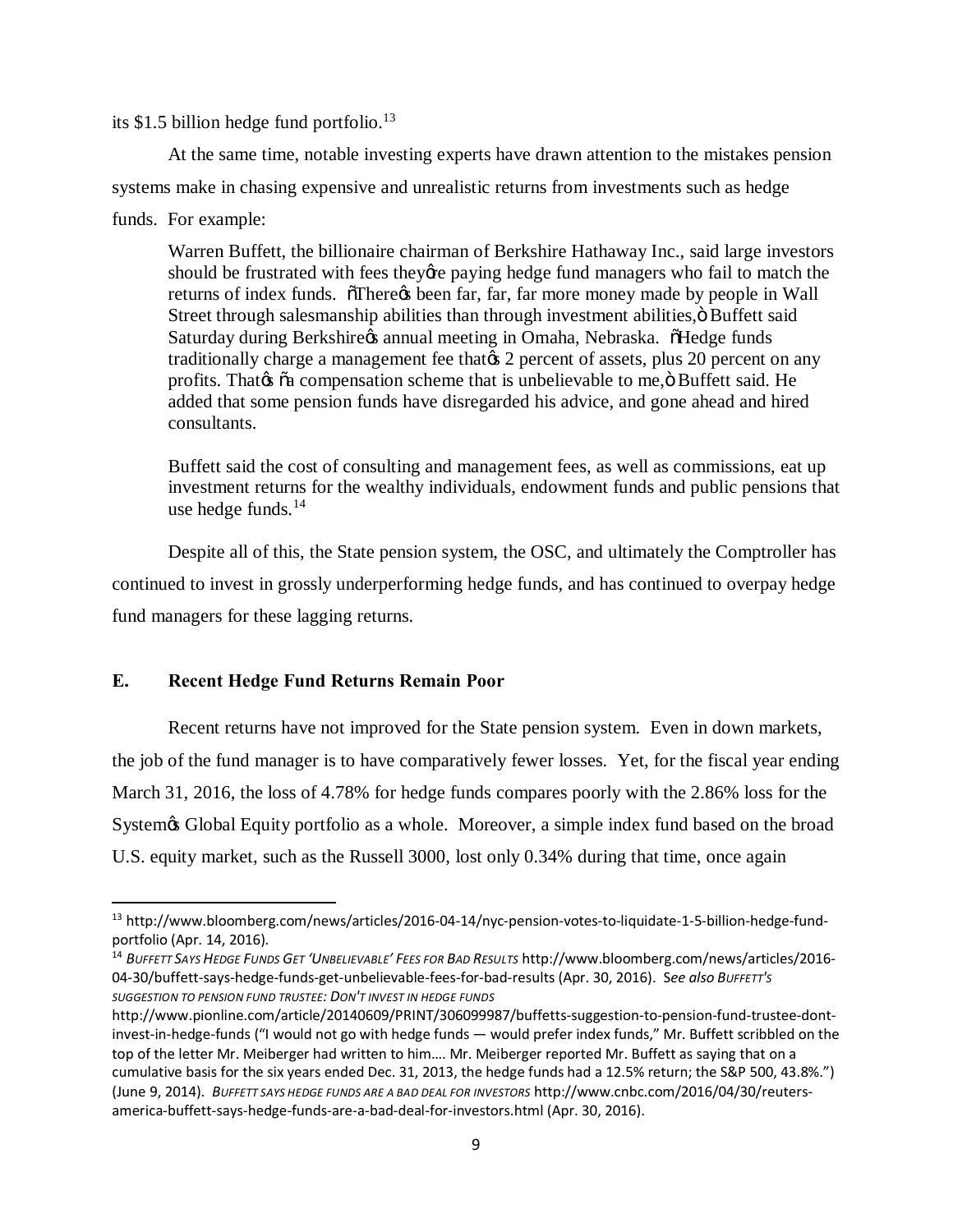outperforming the System is hedge funds 6 as well as the System is active managers. That 4.44% market outperformance on approximately \$8 billion in assets represents a hedge fund underperformance cost alone of \$355 million. If the \$142 million in excess fees paid to hedge fund managers are added, chasing after the illusory returns of the most expensive form of active management cost the System \$497 million in fiscal 2016 alone. It is easy to see how a more thoughtful approach, simply paying attention to the conventional wisdom that it is practically impossible to beat the market over any sustained time period, would have benefited both New York State taxpayers and employees. Even simply putting the System on autopilot by investing in index funds would have saved billions of dollars.

### **II.**

### **FALLING PREY TO HIGH PRIVATE EQUITY FEES AND HIDDEN EXPENSES**

A separate set of concerns arises from the State pension system to investments in another alternative asset class, private equity, which despite reporting above-average returns, over the past ten years has had issues relating to costs and expenses that would have been credited against fees otherwise owed, and paid, by the limited partner investors 6 including the Common Retirement Fund run by the State Comptroller. Returns on private equity seem to be trending downward.<sup>15</sup>

For example, auditors and investigators are challenged to disentangle hidden monitoring fees for little and sometimes inexpert monitoring, expenses for services to portfolio companies obtained at a discount but billed at full price with the private equity manager or affiliates retaining the undisclosed difference, and unrelated costs slipped in among legitimate expenses. The U.S. Securities and Exchange Commission ( $\delta$ SEC $\ddot{\rm o}$ ) has responded by creating an entire unit to scrutinize private equity business practices.

The Comptroller has been aware of these private equity fee arrangements for some time. In July 2015, he joined a dozen colleagues, who serve as State Treasurers or public pension managers, to ask the SEC to require transparent fee and cost disclosure by the private equity

<sup>&</sup>lt;sup>15</sup> Nir Kaissar, Private Equity's Diminishing Returns, Bloomberg Gadfly, May 11, 2016 available at https://www.bloomberg.com/gadfly/articles/2016-05-11/private-equity-has-diminishing-returns (last visited October 6, 2016); http://www.bloomberg.com/news/articles/2014-05-06/sec-finds-illegal-or-bad-fees-in-50-ofbuyout-firms (May 6, 2014).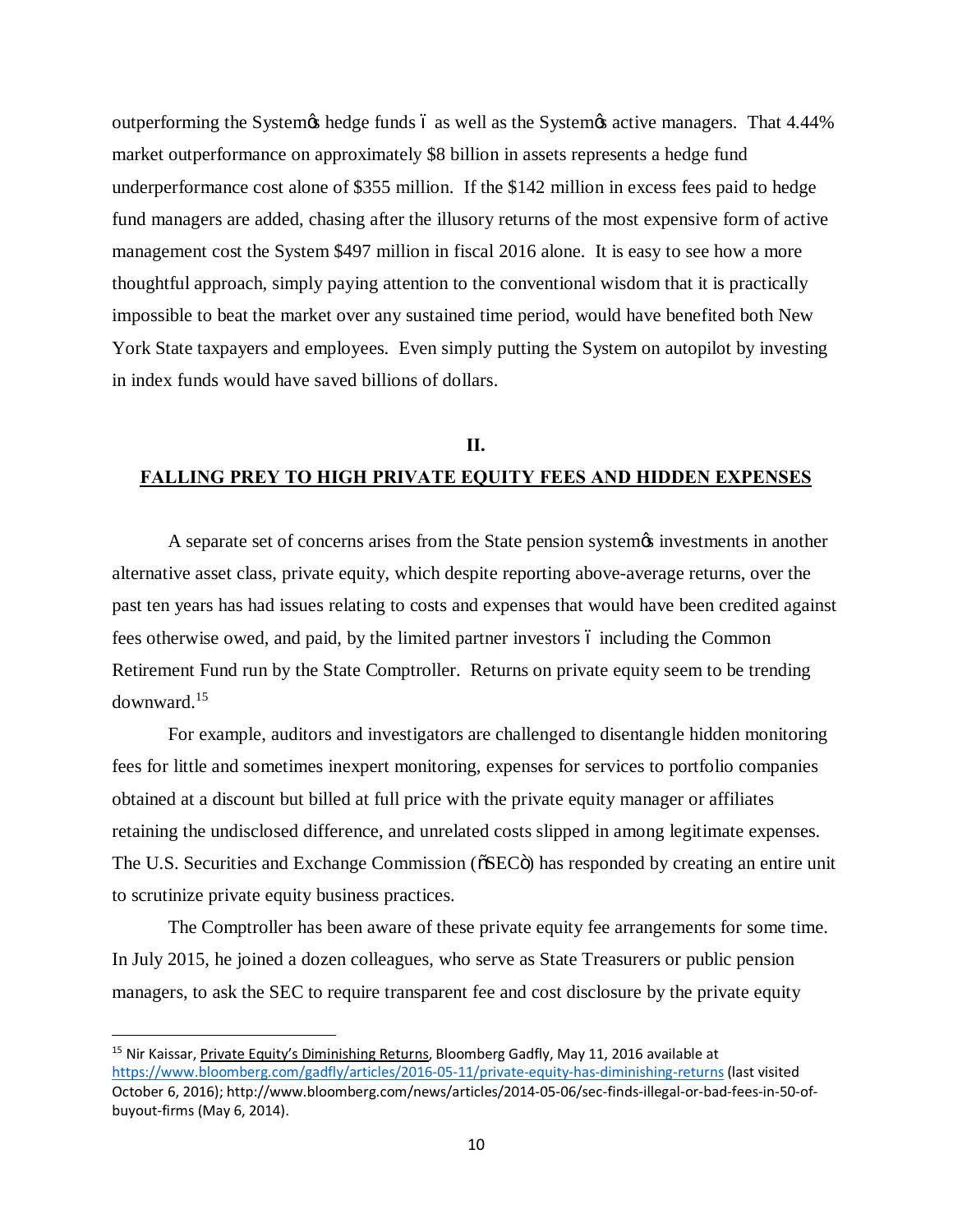general partners who manage investment funds.<sup>16</sup> But asking for assistance from the SEC is not action. Simply waiting for the SEC to fully investigate an industry, and then craft and adopt appropriate rules, is not action by the sole trustee of the State pension system charged with protecting its assets and promoting the interests of beneficiaries. At the very least, if there were a lack of transparency as to whether the general partners, or their affiliates, are overpaying themselves at the Common Retirement Fundos expense, pursuing a freeze on fees and expenses until full information is provided would be in order. Continuing to pay the bill in full 6 and perhaps overpaying – is not the path to eliminating excessive expenses. Instead, the Comptroller should confirm that full disclosure occurs before any payments go out the door.

The State pension system is now searching for ways to lower fees in this asset class by taking on in-house more of the work of underwriting co-investment opportunities. It has only recently discovered what should have been clear long ago 6 that making a commitment to alternative investments places a much greater monitoring burden on the investor. Taking on asset allocations that are complex to monitor and oversee and only belatedly understanding the challenges reflects poor planning.

### **A. The OSC Must Monitor Private Equity Expenses**

The New York State Common Retirement Fund is the fourth largest fund ranked by total assets.<sup>17</sup> As such, it has few peers. Its size, scope, complexity 6 and responsibility for more than a million members and beneficiaries 6 requires that it use not only those practices or methods that are so regularly observed in retirement plan practice that one would expect to find them used at the CRF but that it also establish best practices in comparison to public retirement plans in the United States and to retirement plans recognized for excellence.<sup>18</sup>

The CRF invests in private equity firms that use its members  $\phi$  and beneficiaries  $\phi$  money to buy or invest in companies ( $\ddot{\text{o}}$  portfolio companies $\ddot{\text{o}}$ ). Private equity firms generally earn their profits from those investments when their interests in a portfolio company are either sold or taken public. The private equity firms typically charge their investors, including pension plans, a

 <sup>16</sup> Letter re: Standardized Private Equity Fee Disclosure http://comptroller.nyc.gov/wpcontent/uploads/documents/SEC\_SignOnPDF.pdf (July 21, 2015).<br><sup>17</sup> The Largest Retirement Funds/Sponsors, Pensions & Investments, February 20, 2016.

<sup>&</sup>lt;sup>18</sup> E.g., CERN Pension Fund, the Canada Pension Plan Investment Board, and the Ontario Teachers' Pension Plan.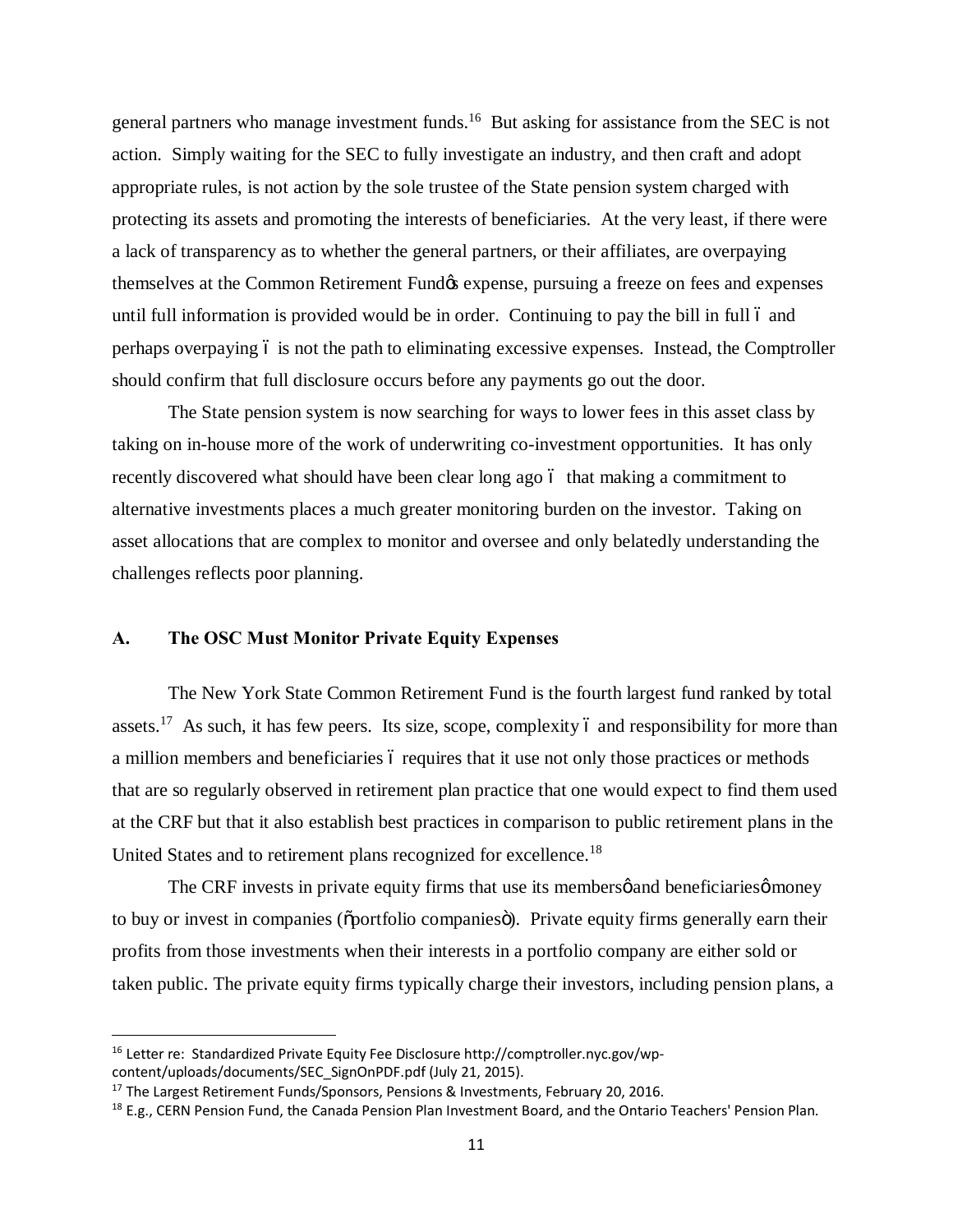management fee of 1% to 2% of assets (including even on as-yet-uninvested amounts which firms will try to put to use in the future) plus a performance fee of about 20% of the profits (which may be calculated after a minimum rate of return is first achieved).

Fees and expenses are the second most influential determinant of investment returns, second only to allocation. In a low interest rate or low return environment, investment performance is even more sensitive to excessive fee and expense amounts. This becomes an even greater concern given that the Comptroller has increased the System of exposure to private equity.<sup>19</sup> Moreover, a far reaching study of private equity funds found that  $\ddot{\text{o}}$ about two-thirds of expected private equity revenue comes from fixed-revenue components that are not sensitive to performance. $\ddot{\sigma}^{20}$  Thus, if two-thirds of the fees that private equity firms and managers earn are due to fixed factors, it becomes even more important for OSC to ensure that the fees that are paid are appropriately earned.

New York Insurance Regulation No. 85 ( $\delta$ Reg. 85 $\ddot{\text{o}}$ ) states that  $\ddot{\text{o}}$ the Comptroller shall perform his or her responsibilities with the care, skill, prudence and diligence under the circumstances then prevailing that a prudent person acting in a like capacity and familiar with such matters would use in the conduct of an enterprise of a like character and with like aims. $\ddot{\sigma}^{21}$ 

Specifically with respect to fees and expenses, Reg. 85 states that,  $\tilde{o}$ [t]he Comptroller shall maintain records that set forth the expenses incurred by the retirement system and the fund on their behalf in the course of operations. $\ddot{\sigma}^2$  The Comptroller must classify the accounts  $\alpha$  consistent with the requirements of the accounting and financial reporting standards of the Governmental Accounting Standards Board and any reporting requirement judged necessary by the superintendent. $\ddot{\sigma}^{23}$  Properly classified and itemized reporting of expenses is essential to

<sup>&</sup>lt;sup>19</sup> "The total number of external active mandates has grown from 471 in 2011 to 521 as of March 2016. The overall growth is attributable to private equity mandates that grew from 239 to 297. CRF's goal is to move toward fewer private equity managers and larger commitments – with a \$100 million minimum. The Fund is approving some much larger deals than in the past, e.g., \$300-600 million for buyout funds. Private equity has restarted the coinvestment program and closed on three co-investments, totaling about \$300 million, since last September." Funston Advisory Services LLC, Fiduciary and Conflict of Interest Review of the New York State Common Retirement Fund, p. 66 (August 2016).

<sup>&</sup>lt;sup>20</sup> Andrew Metrick and Ayako Yasuda, The Economics of Private Equity Funds, Review of Financial Studies, Vol. 23, No. 6 (June 2010).

<sup>21</sup> 11 N.Y.C.R.R. § 136-2.3(a).

<sup>22</sup> 11 N.Y.C.R.R. § 136-2.5(e).

<sup>23</sup> 11 N.Y.C.R.R. § 136-2.5(d).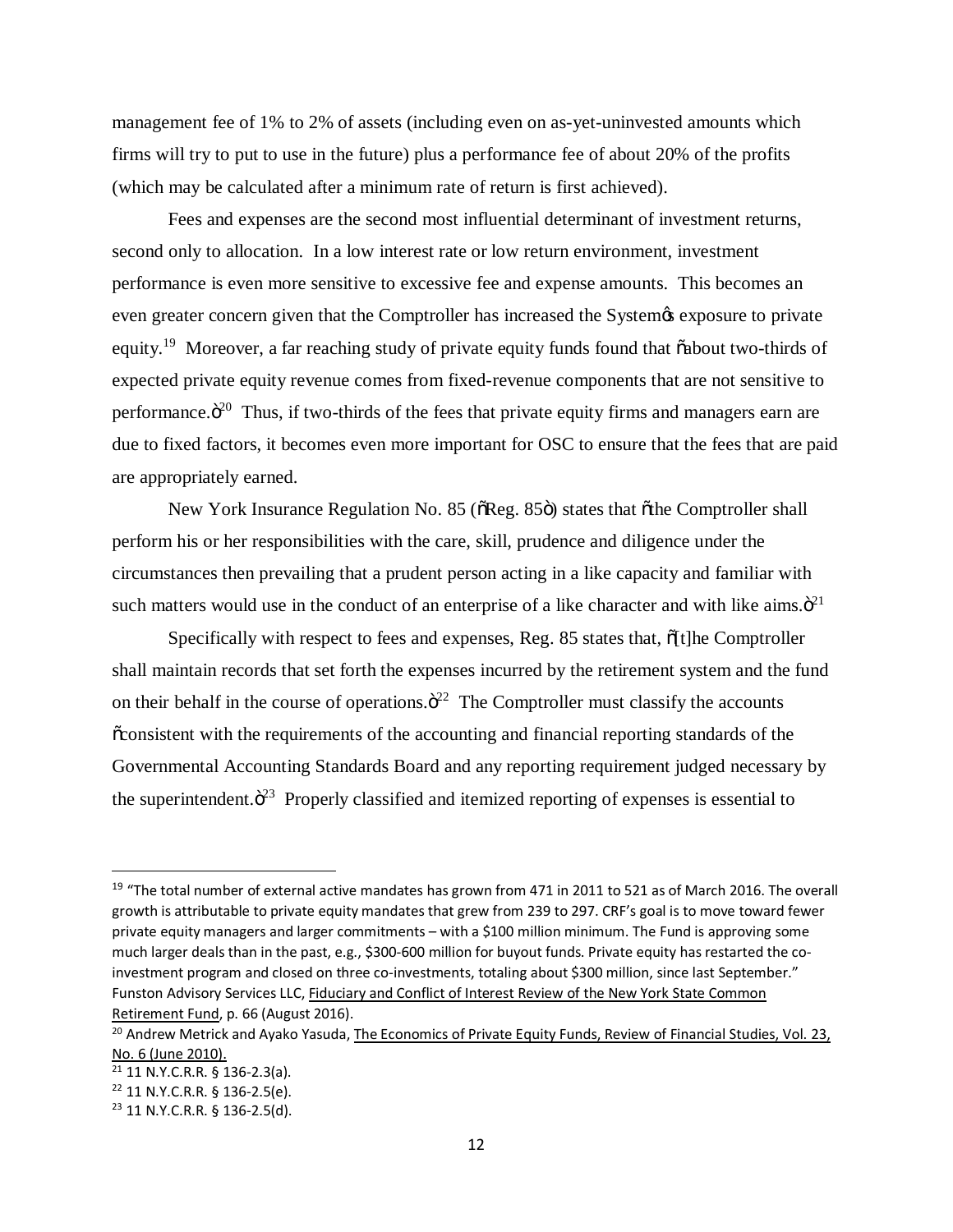proper investment analysis, portfolio management, and the prevention and detection of potential abuses.

In June 2012, the Governmental Accounting Standards Board attempted to address private equity investment accounting through Government Accounting Standards Statement No. 67. Paragraph 26 provides:

"Investment-related costs should be reported as investment expense if they are separable from (a) investment income and (b) the administrative expense of the pension plan.ö

Statement No. 67 still leaves to a pension planged is discretion how to interpret what costs are separable and, therefore, reportable. Thus, it is still possible that very material costs that are netted from returns are excluded from financial statements. In practice, the amended guidelines have not led to more transparent cost disclosure, especially for private equity.

For just these reasons, as well as additional considerations below, DFS staff suggested in 2013 6 during discussions with the State pension system 6 that the System should employ private equity reporting standards based upon those either recognized, or being developed, by the SEC, the International Organization of Securities Commissions, the CFA Global Investment Performance Standards, the Private Equity Guidelines Group, the International Private Equity and Venture Capital Investor Reporting Guidelines, the International Limited Partners Association Private Equity Principles, or the Alternative Investment Management Association.

More than two years later, the OSC õendorsedö the Institutional Limited Partners Association Fee Reporting Template Version 1.0 (the  $\delta ILPA$  Fee Reporting Templated or  $\tilde{\sigma}$ Template $\tilde{\sigma}$ ). But it is not clear that OSC is requiring any new reporting as a result. In July 2015, the Comptroller joined eleven other state public pension plan officials in asking the SEC to engage in a dialogue about standardized private equity fee disclosure reasoning that to  $\ddot{\text{o}}$  voluntarily disclose more comprehensive accounts of total fees and expenses would put New York at a disadvantage in state-to-state comparisons.<sup>24</sup> In other words, rather than taking action, the Comptroller, as trustee for one of the largest pension plans, apparently is waiting for guidance from others, who do not have any fiduciary duty to the State pension system and its

<sup>&</sup>lt;sup>24</sup> Letter from New York State Comptroller Thomas P. DiNapoli (for the New York State Common Retirement Fund) *et al.* to Mary Jo White, Chair, U.S. Securities and Exchange Commission "Standardized Private Equity Fee Disclosure" http://comptroller.nyc.gov/wp-content/uploads/documents/SEC\_SignOnPDF.pdf (July 21, 2015).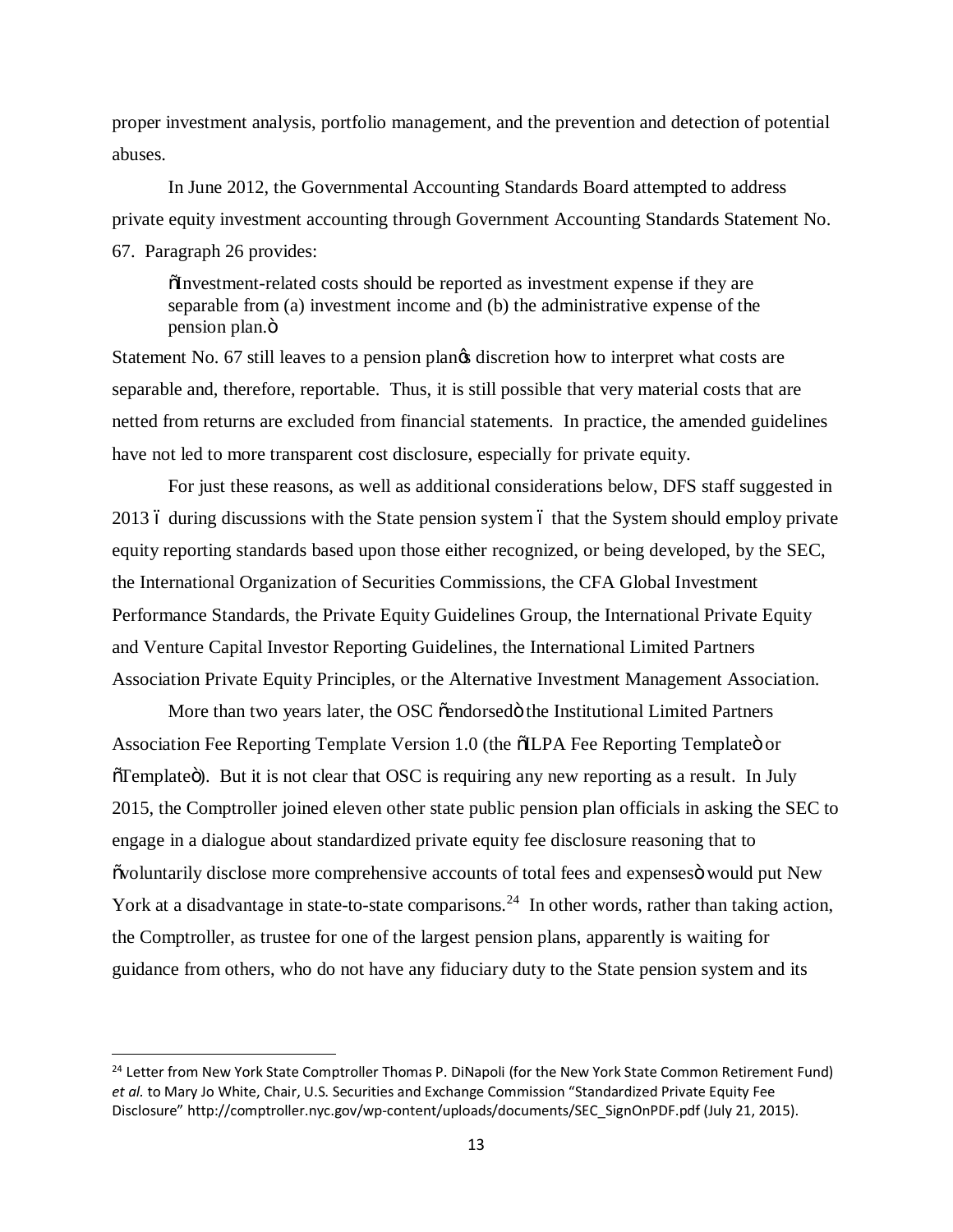members and beneficiaries, and are not on any predictable schedule for further discussions, let alone action.

### **B. When Hidden Private Equity Fees and Expenses Were Detected, Other Pension Systems Sprung to Action**

Public pension plans in New Mexico, South Carolina, Kentucky and New Jersey conducted their own internal assessments of their private equity costs and found them to be as much as 100% higher than originally disclosed.<sup>25</sup> In 2013, for example, South Carolina concluded that the state had spent \$418.3 million per year on outside money managers, producing a figure that for the first time could be reported in all of the state  $\alpha$  pension-fund financial disclosures.

In April 2015, more than three months before the New York State Comptroller ts letter asking the SEC to engage in discussions on unwarranted private equity expenses and inadequate disclosures, New York City Comptroller Scott Stringer announced that his analysis of previous private equity fund expenses found a shortfall in performance. In October 2015, Comptroller Stringer sent a letter to private equity funds demanding details of their billing and said he would remove them from his portfolio if they did not comply.26

No similar analysis or demand for transparency has come from the State Comptroller, leaving the State pension system in the dark. While the Funston Advisory Services ( $\delta$ FAS $\ddot{o}$ )  $\delta$ Fiduciary and Conflict of Interest Review of the New York State Common Retirement Fundö commissioned by the Comptroller stated that  $\delta$ few public pension funds report private equity carried interest or partnership expenses todayo and that the Comptroller stated to FAS that he  $\tilde{c}$  owants to be as transparent as possible regarding fees, it is up to the Comptroller to actually  $\ddot{\text{o}}$  develop a standard approach and definitions, perhaps in cooperation with other peer public funds, for reporting the expanded fee and expense information for private equity to improve

<sup>&</sup>lt;sup>25</sup>Timothy W. Martin, Pensions' Private-Equity Mystery: The Full Cost, Wall Street Journal, Nov. 22, 2015 6:38 p.m. ET, Wall Street Journal *available at*: http://www.wsj.com/articles/pensions-private-equity-mystery-the-fullcost-1448235489 (last visited September 30, 2016).

<sup>&</sup>lt;sup>26</sup> Robert Steyer, NYC Retirement CIO calls for complete fee disclosure as stipulation for future business, Pensions and Investments Online, Oct. 21, 2015, *available at*:

http://www.pionline.com/article/20151021/ONLINE/151029967/nyc-retirement-cio-calls-for-complete-feedisclosure-as-stipulation-for-future-business (last visited Sept. 30, 2016).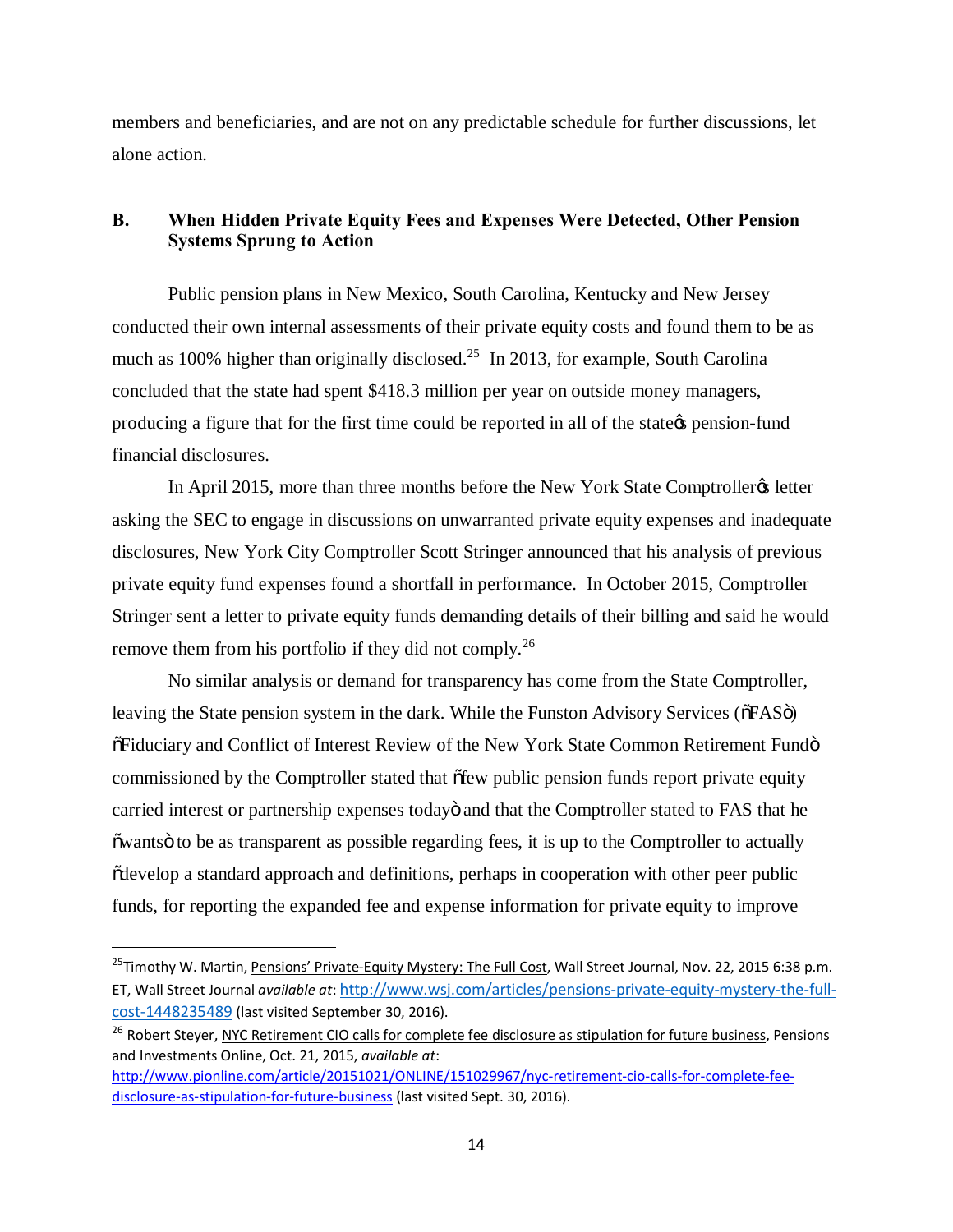transparency and comparability. $\ddot{\sigma}^{27}$  CRF $\alpha$  position as one of the largest pensions funds, and its fiduciary duties to its members and beneficiaries to exercise due care, require nothing less. The public is entitled to know exactly how much has been paid in private equity fees and what probable future fees will be.

This is not a new topic, and demanded action long before now. When detected, abusive fee allocation and expense practices in the private equity arena have most often included the following:

- Double dipping;
- Failure to share monitoring fee income; $^{28}$  and
- · Using consultants to avoid sharing fees.

Accordingly, the SEC has highlighted vigilance to fees as imperative for private equity firms and has brought actions against private equity funds for:

- Advisers that receive undisclosed fees and expenses;
- · Advisers that impermissibly shift and misallocate expenses; and
- · Advisers that fail to adequately disclose conflicts of interests, including conflicts arising from fee and expense issues.<sup>29</sup>

It is imperative that all pension system managers heed this advice.

### **C. Private Equity Fees & Expenses – Specific Shortcomings and Needed Improvements**

Before investing in private equity, the Comptroller should have ensured that any fees and expenses were known and transparent, and will be justified by the returns. Private equity investments are known to encompass several types of fees and expenses that reduce the return investors receive from private equity investments.

For starters, private equity funds make direct payments to fund managers, affiliates and third parties, including commitment fees, call fees, and fees based on the total cost of the assets

 $27$  Id. at 7.

<sup>&</sup>lt;sup>28</sup> The Comptroller has noted this. Letter from New York State Comptroller Thomas P. DiNapoli (for the New York State Common Retirement Fund) *et al.* to Mary Jo White, Chair, U.S. Securities and Exchange Commission "Standardized Private Equity Fee Disclosure" (July 21, 2015) (acknowledging that management fees reported by state pension funds often do not reflect total private equity management fees).

<sup>&</sup>lt;sup>29</sup> Andrew Ceresney, Director, United States Securities and Exchange Commission Division of Enforcement, 2016 Keynote Address at the Securities Enforcement Forum West: Private Equity Enforcement (May 12, 2016).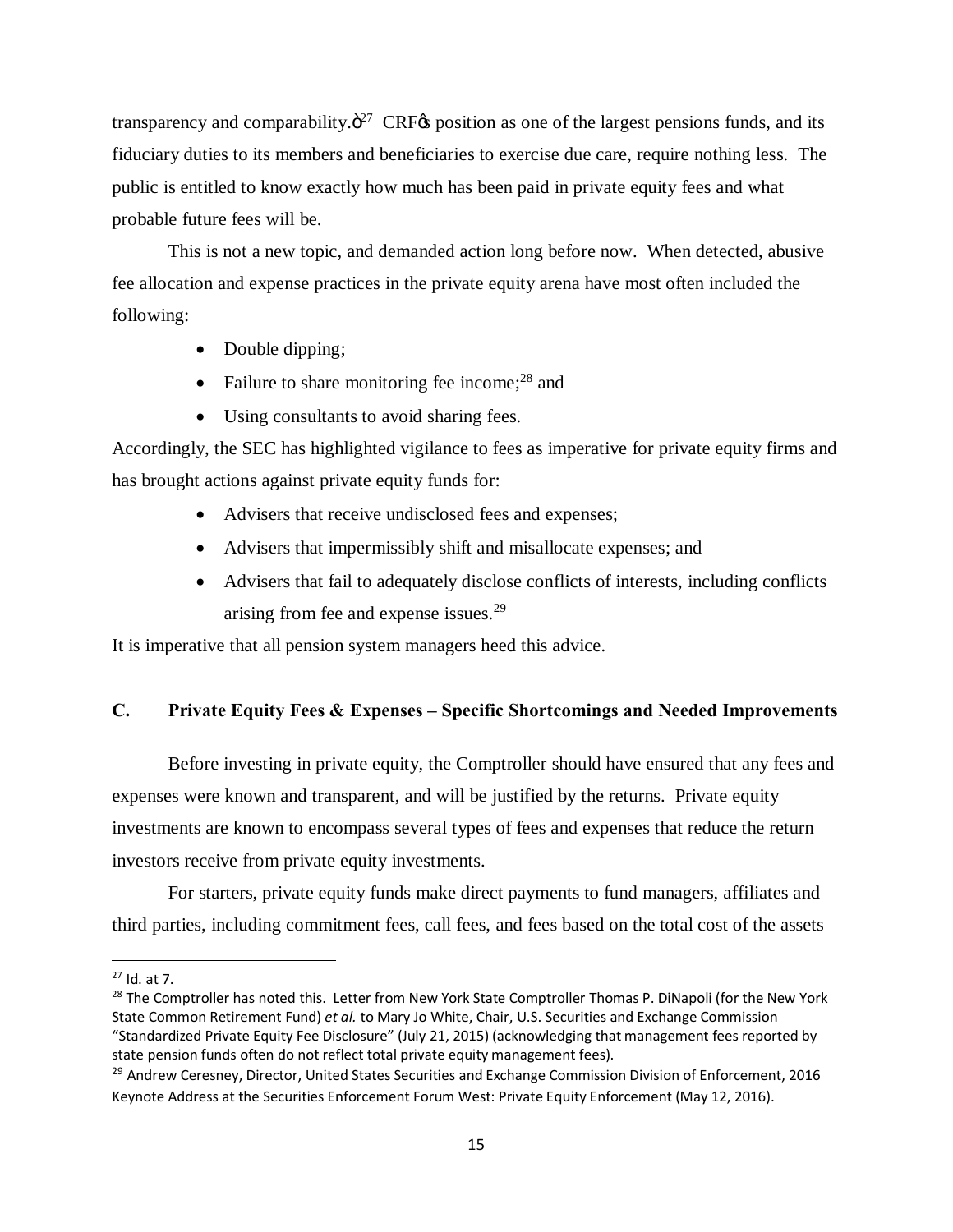acquired. These costs also may include expenses for legal costs, audit costs and taxes, and fees for advisory services, monitoring, and funding. Although some private equity funds provide reimbursements or rebates, these amounts are still expenses to limited partners  $\acute{o}$  such as the Common Retirement Fund.

Within this first set of direct management fees are incentive fees such as profit sharing, preferred returns and carried interest. Carried interest is a performance incentive for managers  $\acute{o}$ a share of the profits paid to the investment manager over the amount that the general partner or manager contributes to the partnership. Because carried interest is usually determined at the end of an investment, it may be difficult to predict or record until the portfolio company is sold; nevertheless, some allowance should be made for the expense in reporting because it can reduce projected returns by a significant amount.

 In addition, some private equity funds have charged ancillary fees to portfolio companies for services that the funds provide to those portfolio companies. While these fees are charged to the portfolio companies, that charge reduces the portfolio value available to the limited partners such as the Common Retirement Fund. These fees can include fees for arranging financing for the portfolio companies, for monitoring portfolio companies for the private equity fund, and for arranging acquisitions and divestitures of assets. Because private equity funds might be charging fees like these to its own investors (as general management fees), the investors must be diligent and assure that these fees are offset by reductions in the management fees they pay to the private equity fund.

Furthermore, leakages that reduce investment returns to the System may include expenses such as the investors of internal costs of monitoring investments and related-parties fees and expenses.<sup>30</sup> Related parties are entities related to or affiliated with, but legally distinct from, the general partner. They might provide services (e.g., legal, brokerage, financing, management, or accounting) to the portfolio companies controlled by the general partner. A potential conflict of interest might arise because the general partner might be able to authorize the portfolio companies to pay above-market prices for related parties  $\phi$  services.

 $30$  These also include placement fees but, as DFS Insurance Reg. No. 85 prohibits the Fund from engaging, hiring, investing with or committing to an outside investment manager or a placement agent to obtain Fund investments, 11 N.Y.C.R.R. § 136.2-4(d) (2016), we do not consider those costs here.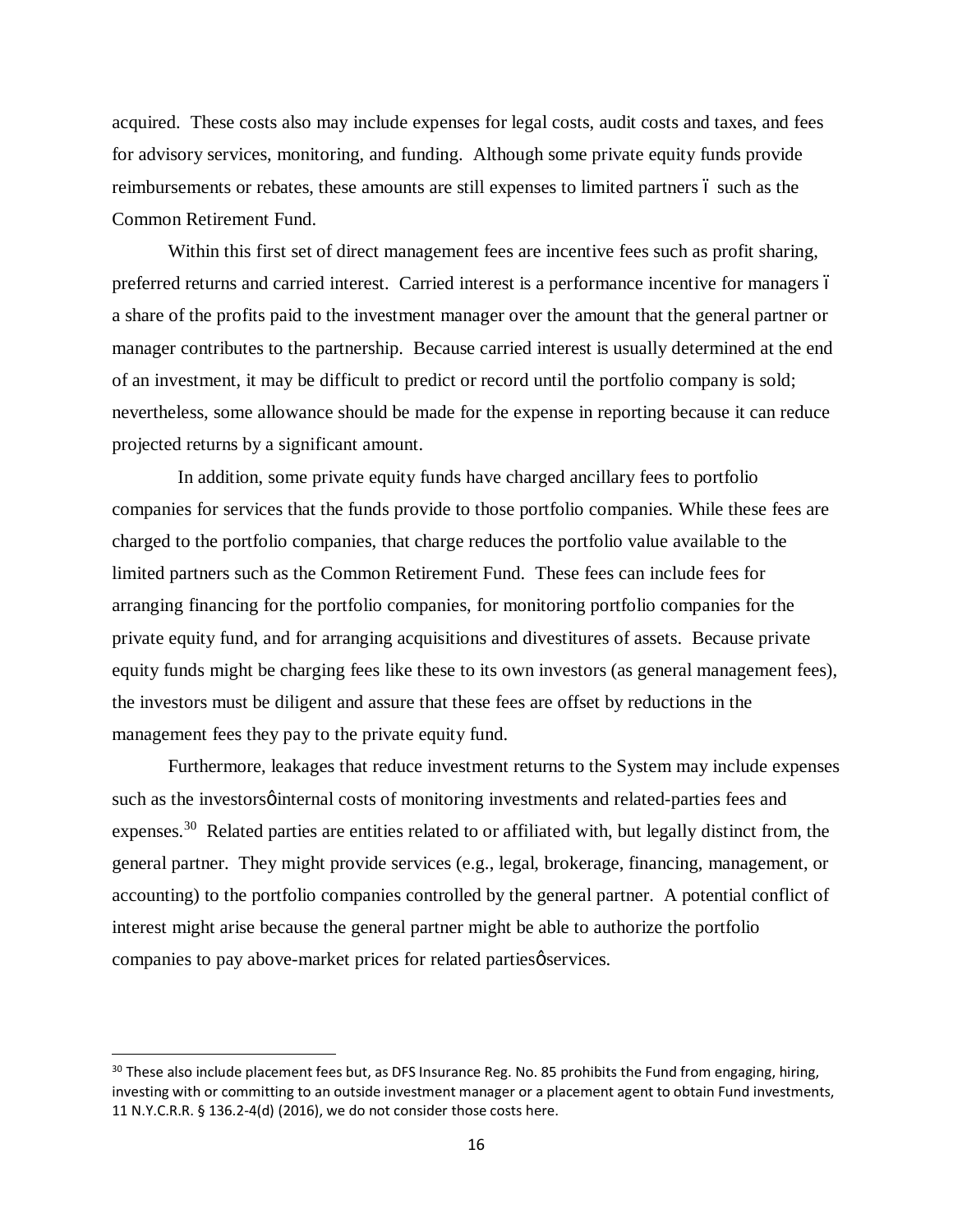The OSC now reports private equity fees on both expensed and capitalized bases. While this dual reporting alone suggests the complexity of private equity funds and their fee structures, it is not possible to fully understand the fees or expenses that may be incurred. To  $\tilde{\sigma}$  get a handle on" these fees and expenses, the Comptroller should develop systems to reconcile these items and make the results public so that members and beneficiaries can understand the costs that are being imposed on their retirement savings.

While OSC now breaks out consulting and monitoring fees, all of these expenses should be itemized clearly so that members and beneficiaries can fully understand whether these fees are paid to outside consultants or are costs internal to the system. At a minimum, these categories should include carried interest and partnership expenses.

#### **D. Simply Endorsing Better Reporting Is Not Enough**

As noted, the OSC has  $\tilde{\text{c}}$  endorsed the ILPA Fee Reporting Template, but apparently has not required private equity firms with which it does business to actually use the template for all future reporting, nor has it required disclosures of any prior failings in earlier reporting of fees and expenses.

In any event, the Template alone is insufficient. According to the Suggested Guidance to the ILPA Fee Reporting Template (the  $\delta$ Guidance $\ddot{\text{o}}$ ), the Template itself is only one component of three of the ILPA's Fee Transparency Initiative.

The Template details funds paid to the fund manager, affiliates and third parties. That is, it deals only with the direct costs of dealing in a private equity fund and summarizes the general partner is sources of economics regarding the private equity fund and the investments made by that fund (including reimbursements, rebates and any fees not subject to offset). Its disclosures are useful only if they accurately reflect the terms of the private equity fund  $\phi$  limited partnership agreements and its valuation policy. To the extent that the agreements or valuation policies differ, it will be difficult for CRF to properly compare fees and expenses across its investments.

The Template is intended to be applied on a going forward basis. Because of operational constraints, and what it terms the outcome the under the information,  $\ddot{o}$  the ILPA advises against requiring general partners to retroactively report the full breadth of the information within the Template for older funds. So, to the extent that comparable detail does not already

17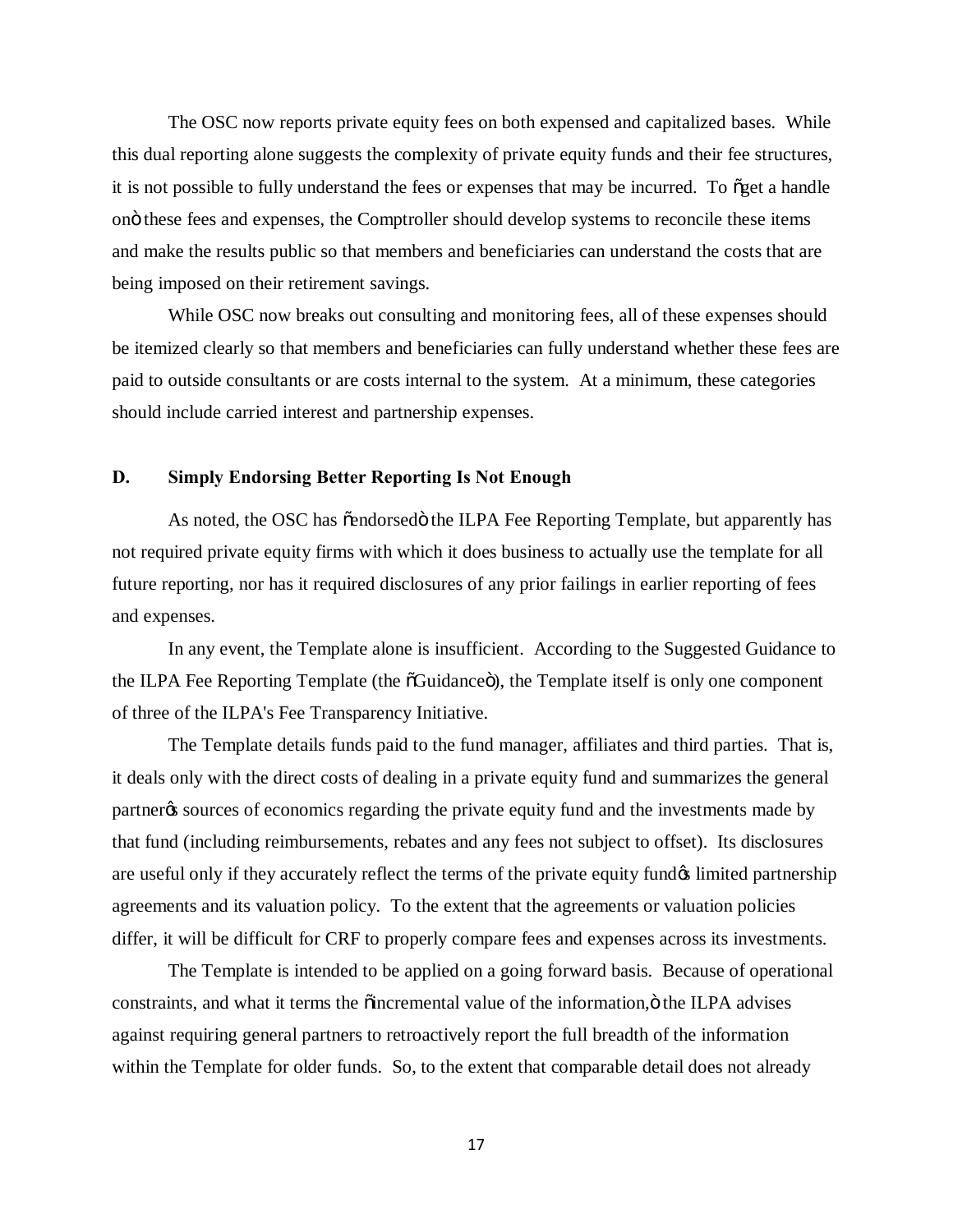exist for past investments, the adoption of the Template would not make fee comparisons across past investments or to future investments possible.

The Template has a two level reporting structure. The first is only a very high level, abstract summary. The Systems and the CRF should insist on Level 2 reporting to assure proper granularity and itemization (e.g., fees subject to offset and partnership expenses, and fees/reimbursements received from portfolio investments).

The ILPA has revised its existing best practices documents (call/distribution notices and quarterly reporting standards) to reflect key components of the Template and the Comptroller should adopt those as well.

The Comptroller to endorsement alone is not enough to bring hidden fees and expenses into the light.

# **III. CONCLUSIONS AND RECOMMENDATIONS**

The combination of high hedge fund fees and hedge fund underperformance has cost the State pension system \$3.8 billion over the past eight years. The Comptroller & Office now, finally, appears to be reviewing the fee structure but still has no answers for the continued use of such expensive and underperforming funds. Nor has any explanation been given for the inaction for eight years while the funds suffered. Given the State pension system to experience with hedge funds in fiscal years 2009, 2010, 2011 and 2014 when returns lagged the general Global Equities category by a whopping 10 percentage points in each year, the failure to reassess the use of such high cost funds after those repeated and persistent deficits is more than troubling.

A common response to criticism about investment performance is that the market is unpredictable and hindsight is 20/20. But the job of the Comptroller acting as the sole trustee in control of the System is to manage market risk and protect the pension fund assets. Here, with respect to the negative impact of high fees on investment returns, *foresight* should have been 20/20. A contract to overpay hedge fund managers, when the probability of underperformance is high, makes no sense. When the actual experience of underperformance, year after year, is added to the analysis, action was necessary long before now.